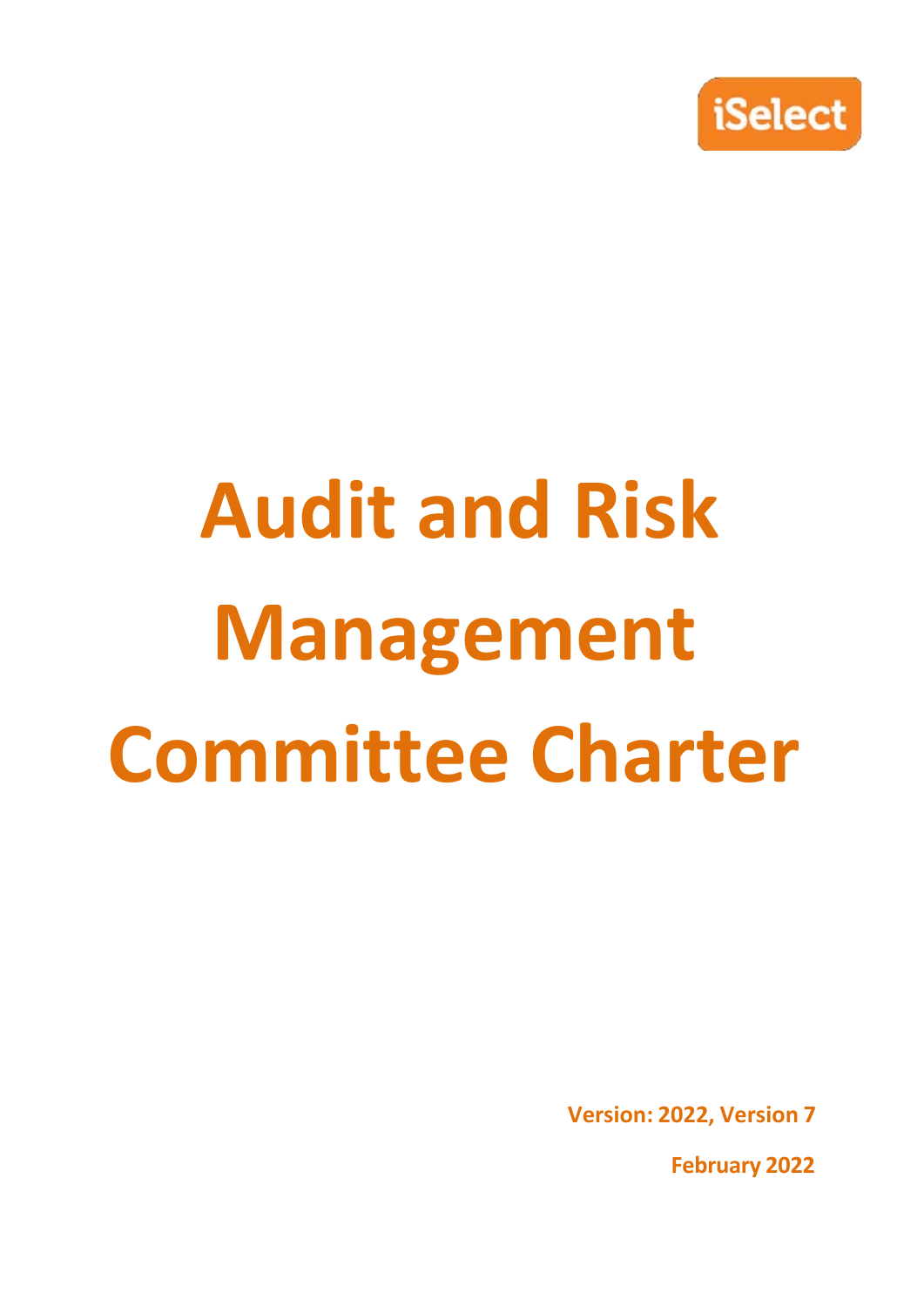# **1. Document Control**

## **1.1 Purpose**

The Audit and Risk Management Committee Charter sets out the functions and operations of the Audit and Risk Management Committee of iSelect.

## **1.2 Charter information**

| <b>Charter contact:</b> | <b>Company Secretary</b> | Charter owner:    | Board            |
|-------------------------|--------------------------|-------------------|------------------|
| Approval date:          | 21 February 2022         | Effective date:   | 21 February 2022 |
| Review period:          | Annual                   | Next review date: | February 2023    |

## **1.3 Record keeping requirements**

Documents relating to this Charter will be retained for seven years after they have been superseded.

## **1.4 Document history**

| <b>Version</b> | <b>Date Approved</b> | <b>Author</b>                    | <b>Description</b>                                                                                                                    |
|----------------|----------------------|----------------------------------|---------------------------------------------------------------------------------------------------------------------------------------|
| V.1            | 7 May 2013           | <b>External Legal</b><br>Counsel | Creation                                                                                                                              |
| v.2            | 24 August 2015       | Board                            | Update following periodic review                                                                                                      |
| v.3            | 10 October 2016      | <b>Board</b>                     | Update following periodic review                                                                                                      |
| V.4            | 7 December 2017      | Board                            | Update following periodic review                                                                                                      |
| v.5            | 11 December 2019     | Board                            | Update following period review and in line with<br>the 4 <sup>th</sup> Edition Corporate Governance Principles<br>and Recommendations |
| V.6            | 9 December 2020      | Board                            | Update following periodic review                                                                                                      |
| V.7            | 21 February 2022     | Board                            | Update following periodic review                                                                                                      |

## **1.5 Definitions**

| <b>Term</b> | <b>Definition</b>                                                       |
|-------------|-------------------------------------------------------------------------|
| Committee   | Means the Audit and Risk Management Committee established by the Board. |
| Board       | Means the Board of Directors of iSelect.                                |
| Charter     | Means this Nominations Committee Charter.                               |
| Company     | Means iSelect.                                                          |
| iSelect     | Means iSelect Limited (ACN 124 302 932).                                |

## **1.6 Related documents**

iSelect's Constitution iSelect's Board Charter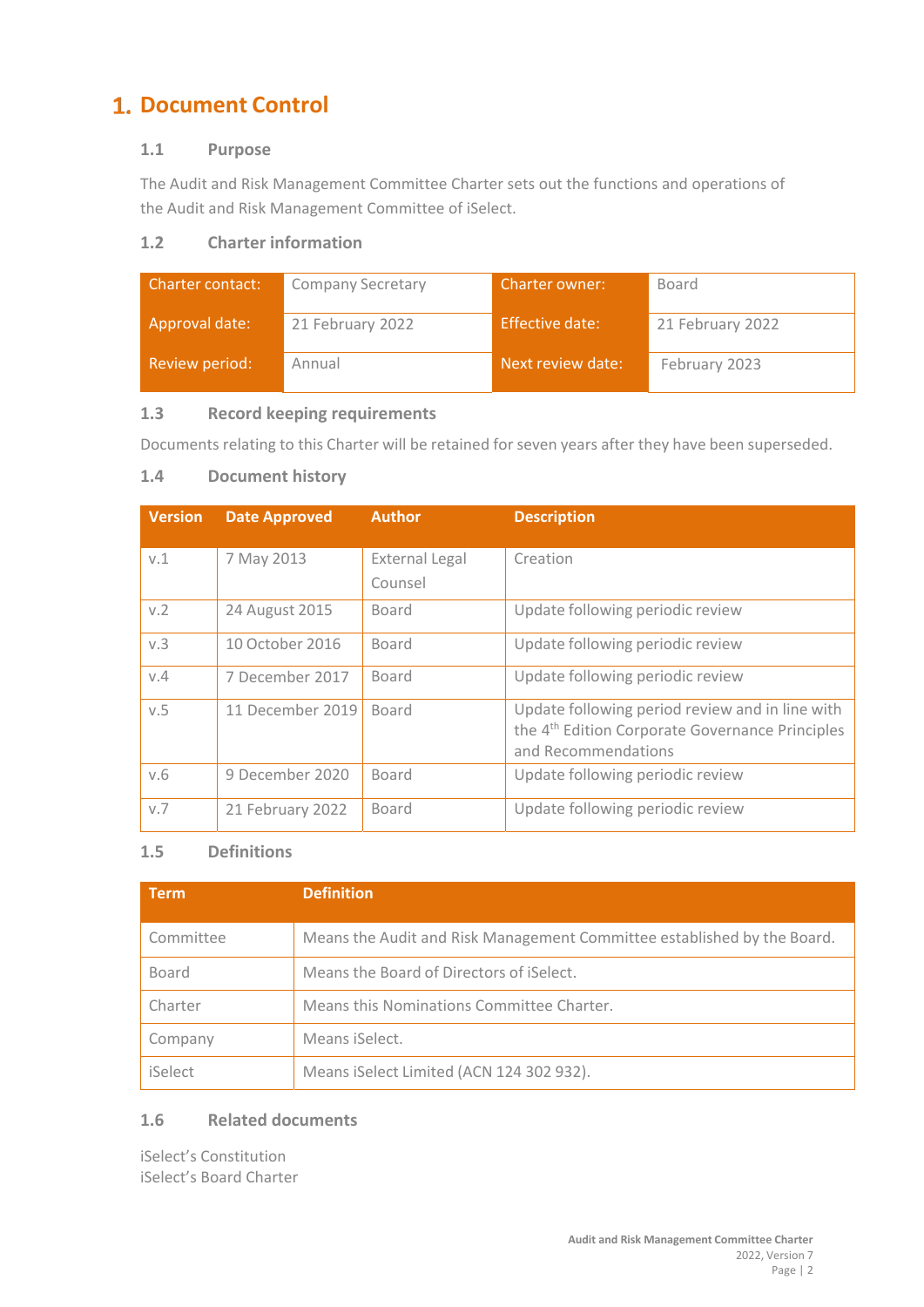## **2 Charter**

## **2.1 Introduction**

The Board of iSelect have established an Audi and Risk Management Committee. The purpose of the Committee is to assist the Board in fulfilling its corporate governance and oversight responsibilities relating to:

- the integrity of iSelect's financial reporting;
- the effectiveness of iSelect's systems of financial and non‐financial risk management and internal controls;
- the internal and external audit functions;
- iSelect's risk profile and risk policy; and
- the effectiveness of iSelect's risk management framework and supporting risk management systems.

## **2.2 Duties and responsibilities of the Committee**

The duties and responsibilities of the Committee include:

#### **Financial reporting and internal controls**

- a) overseeing iSelect's financial reporting processes and internal control framework in the interests of safeguarding the integrity of financial reporting;
- b) reviewing iSelect's statutory financial reports to form a view as to whether the financial statements provide a true and fair view of the financial position and performance of iSelect;
- c) overseeing the formulation and implementation of new accounting judgements exercised by management in preparing the financial statements;
- d) reviewing the ongoing appropriateness of the accounting judgements exercised by management in preparing the financial statements;
- e) reviewing the representations provided by management in relation to iSelect's statutory financial reports, including that the CEO and CFO declaration under s.295A of the Corporations Act 2001 (Cth) has been formed on the basis of a sound system of risk management and internal control which is operating effectively;
- f) reviewing budget and dividend recommendations from management; and
- g) making recommendations arising from the above reviews, for consideration by the Board, in connection with the approval and disclosure of iSelect's statutory financial reports.

## **Assessment of systems of financial and non‐financial risk management and internal controls**

- a) reviewing and monitoring iSelect's financial licensing and regulatory compliance systems, and risk management policies, procedures and systems;
- b) overseeing the process of identification and assessment of any material financial and nonfinancial risks (including enterprise risks and risks in relation to occupational health and safety) that may impact the business;
- c) discussing with management, the internal auditor and the external auditor iSelect's accounting and financial controls, and the policies and procedures to assess, monitor and supervise financial risk, business risk, tax risk, technology and cyber risk, and legal and ethical compliance programs, for the purpose of forming a view as to their appropriateness and effectiveness;
- d) discussing with management, the internal auditor and the external auditor, iSelect's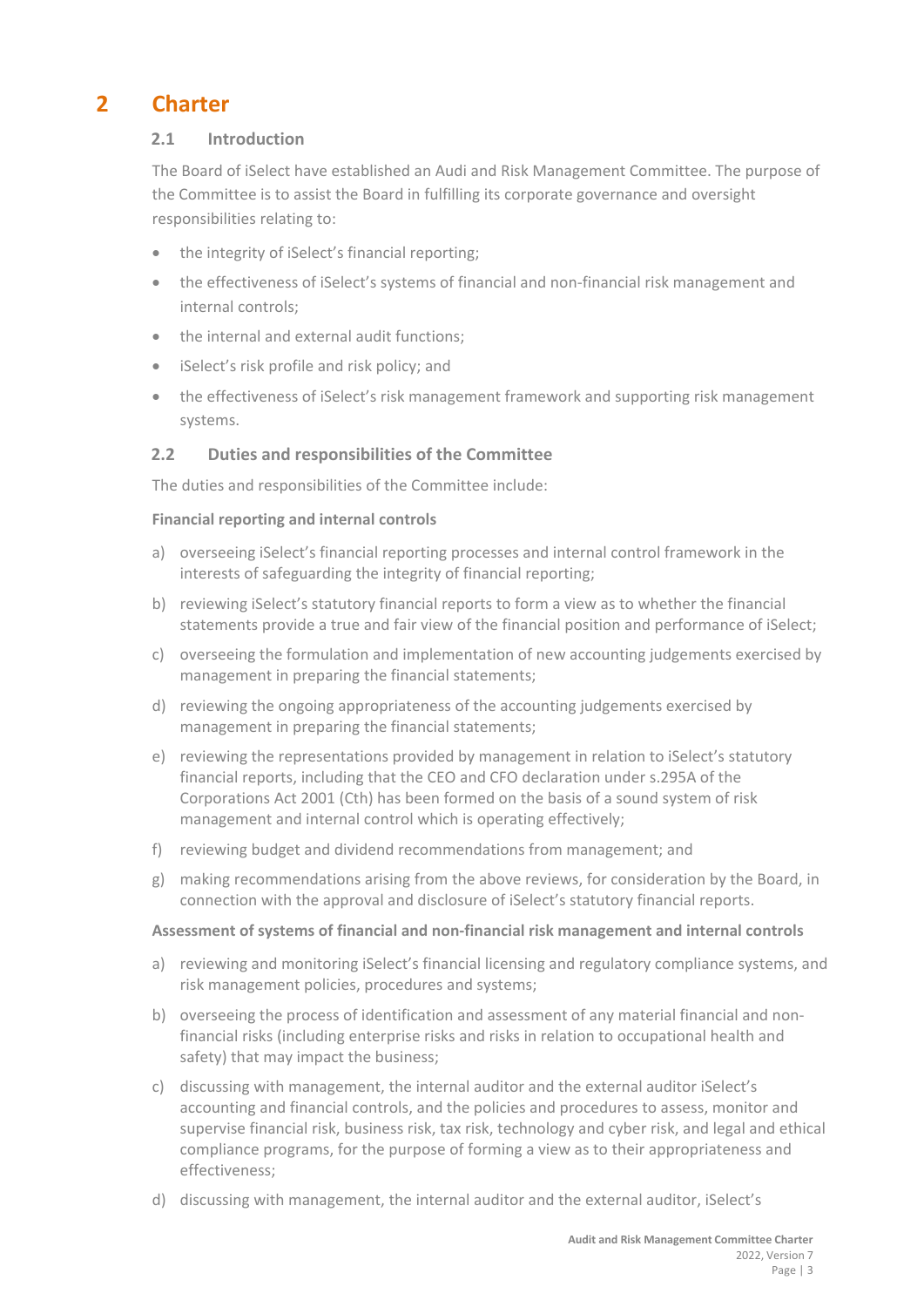accounting policies and methods for the purpose of forming a view as to their appropriateness;

- e) reviewing all relevant reports produced by the internal auditor and the external auditor and management's response to the matters raised therein and become satisfied that accounting records are properly maintained in accordance with statutory requirements;
- f) making any recommendations considered necessary in relation to the matters arising from such reports; and
- g) reviewing and monitoring the appropriateness of related party transactions involving iSelect and any associated disclosures in the statutory financial reports.

## **Internal audit (if established)**

- a) reviewing and evaluating the internal auditor's objectives, competence and resourcing and the overall effectiveness of the internal audit function;
- b) if the internal audit function is to be provided by an external party, recommend to the Board the appointment (and where appropriate, replacement) of the internal auditor and the terms of their engagement;
- c) reviewing and approving the annual internal audit plan and work program and conducting sufficient enquiry to be satisfied as to its adequacy;
- d) overseeing the co‐ordination and progress of the internal audit work program and monitor management's responses to, and implementation of, the recommendations and findings identified;
- e) reviewing the relevant disclosures, in relation to each reporting period, relating to the structure and performance of the internal audit function; and
- f) reviewing and approving annually the Internal Audit Charter.

#### **External audit**

- a) recommending to the Board the appointment and remuneration (and, where appropriate, replacement) of the external auditor and the terms of their engagement;
- b) reviewing and making recommendations regarding the overall scope and adequacy of the external audit, including identifying risk areas and any additional procedures considered necessary;
- c) reviewing external audit plans, including changes to those plans, and reviewing progress reports prepared by the external auditor and determining whether all matters raised, including identified key audit matters, are receiving appropriate attention by management;
- d) engaging with the auditors regarding any disagreements between the external auditor and management in relation to financial reporting; and
- e) monitoring and periodically evaluating the effectiveness of the external auditor.

#### **Independence of the external auditor and provision of non‐audit services**

- a) periodically assessing the independence of the external auditor by considering the relationships and services provided by the external auditor that may lead to an actual or perceived lack of independence;
- b) receiving and reviewing a written report from the external auditor stating that the external auditor has complied with all professional and regulatory requirements relating to auditor independence prior to the completion of the statutory financial reports;
- c) reviewing and recommending to the Board the appropriate statutory disclosures of the details of fees paid to the external auditor, including an analysis of non-audit services, and whether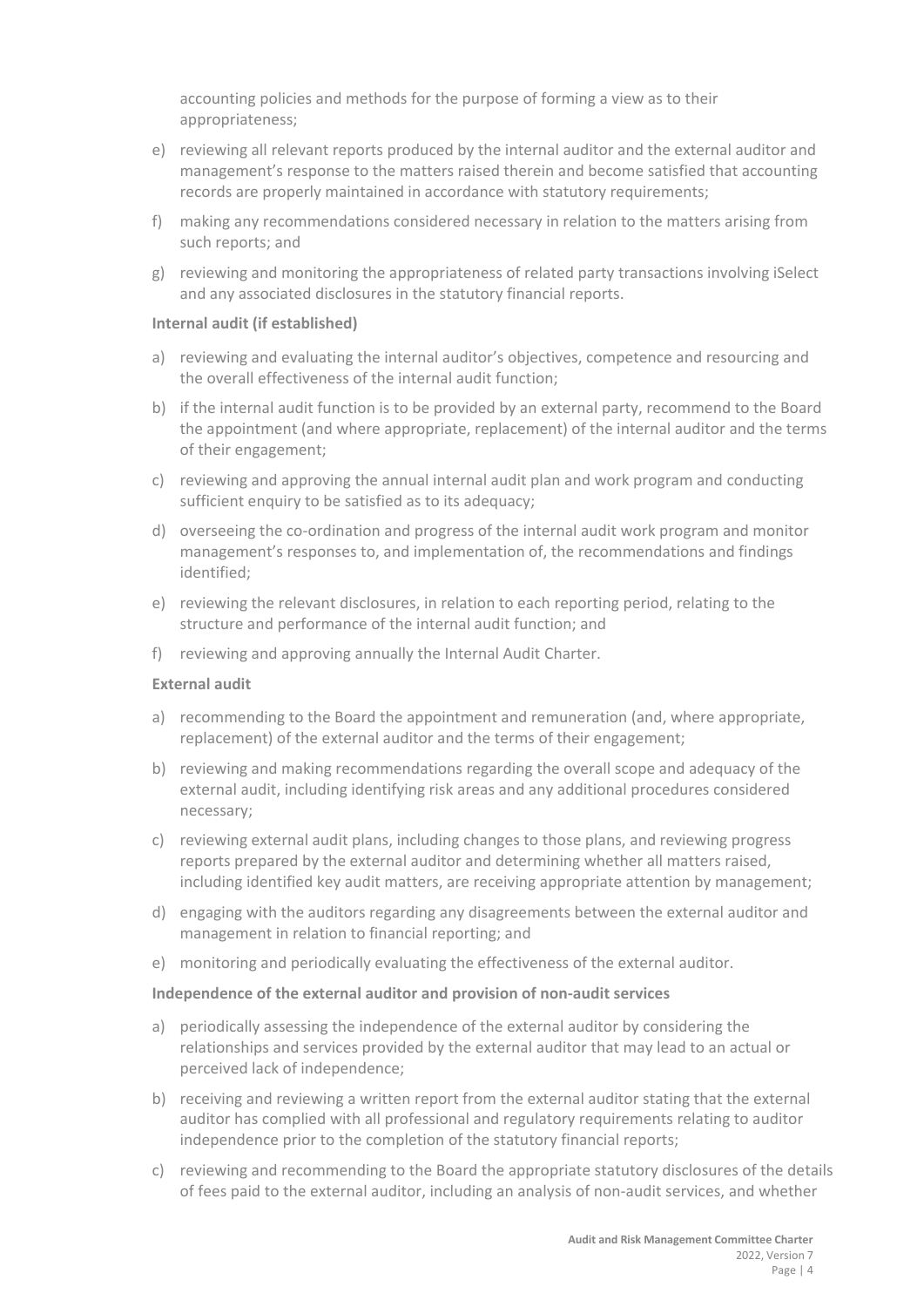the provision of non‐audit services by the external auditor is compatible with the general standard of independence for auditors imposed by the Corporations Act 2001 (Cth), and has not compromised that independence; and

d) ensuring that the lead external audit engagement partner be rotated at least every five years, or more frequently if the Committee considers it desirable to maintain the external auditor's independence.

#### **Risk appetite and profile oversight**

- a) assisting the Board in setting the risk appetite for the business, and satisfy itself that iSelect operates with due regard to that risk appetite;
- b) forming an opinion on the adequacy and effectiveness of iSelect's process of identifying and assessing areas of potential material risk, as well as the monitoring and controlling of identified material risks;
- c) reviewing reports from management on new and emerging sources of risk and the risk controls and mitigation measures that management have in place to manage those risks;
- d) reviewing and assessing any breaches of risk controls or risk policies and ensuring these breaches are appropriately mitigated or remedied by management; and
- e) making recommendations arising from the above reviews, for consideration by the Board, in relation to changes to the risk management framework or risk appetite.

#### **Effectiveness of the risk management framework**

- a) reviewing, at least annually, and oversee management's performance against iSelect's risk management framework, to satisfy itself that it continues to be sound and that iSelect is operating with due regard to the risk appetite set by the Board and reviewing the disclosure, in relation to each reporting period of whether this review has taken place;
- b) reviewing iSelect's legal and ethical compliance programs;
- c) reviewing and monitoring compliance with, iSelect's Privacy Policy, Modern Slavery Statement, Whistleblower Policy and Anti‐bribery and Corruption Policy, and review any material incidents or breaches reported to the Committee under those policies;
- d) requesting and monitoring investigations into areas of risk, breaches of risk management policies and procedures and failures in internal control; and
- e) reviewing and evaluating at least annually, the structure and adequacy of iSelect's group insurance program.

#### **Other matters**

- a) overseeing iSelect's compliance with laws applicable to iSelect's business and processes and procedures maintained for this purpose;
- b) reviewing any legal matters which could significantly impact iSelect's compliance and risk management systems, and any significant compliance reporting issues, including any recent internal regulatory compliance review and reports;
- c) reviewing iSelect's corporate report disclosures, including statutory financial reporting, performance against the risk management framework and reporting on material environmental, social and governance matters, for recommendation to the Board;
- d) reviewing other relevant matters identified from time to time, or as requested by the Board.

#### **2.3 Committee composition**

The Committee will have at least three members. The members will be appointed by the Board.

Each member will be a Non‐executive Director of the Board. A majority of the members will be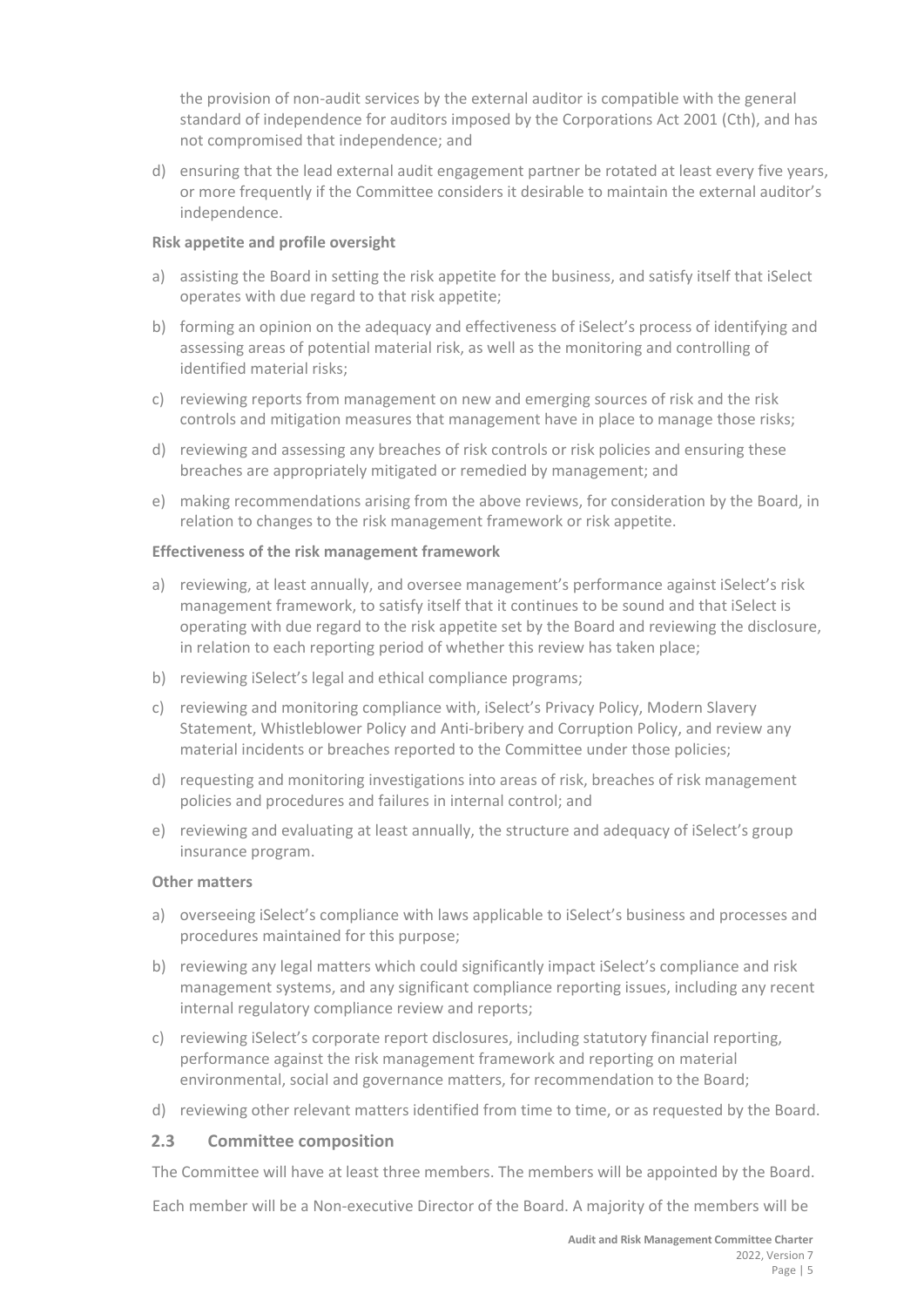independent Directors.

The Board will appoint the Chair of the Committee from amongst the independent Directors. The Chair of the Committee will not also be the Chair of the Board.

Each member will be financially literate (that is, be able to read and understand financial statements), have familiarity with financial management and an understanding of the industry in which iSelect operates. At least one member will have relevant qualifications and experience (that is, be a qualified accountant or other financial professional with experience of financial and accounting matters).

Members of the Committee may resign by giving reasonable notice in writing to the Chair of the Committee.

If a member ceases to be a Director of the Board, that member ceases to be a member of the Committee.

## **2.4 Administrative matters**

## **Meetings**

The Committee will meet as often as the members deem necessary in order to fulfil their role, although it is intended that the Committee meeting no less than twice each calendar year. Additional Committee meetings may also be convened as the Chair of the Committee considers necessary, taking into account requests from any member, the Chief Executive Officer (**CEO**), Chief Financial Officer (**CFO**), the internal auditor (if applicable) or the external auditor.

A quorum of the Committee will comprise any two members.

If the Chair of the Committee is unable to attend a Committee meeting, the Chair, or the members present, will appoint another member who is an independent Director to act as Chair at that meeting.

Members may attend Committee meetings in person or participate by videoconference or other electronic means. Committee decisions may be made by circular or written resolution. A circular or written resolution signed by all members will be effective as a resolution duly passed at a Committee meeting and may consist of several documents in like form, each signed by one or more members. The expression "written" includes email or other electronic means.

## **Attendance**

Notice of Committee meetings will be provided to Directors of the Board who are not members and such Directors may attend Committee meetings.

Notice of Committee meetings will also be provided to the CEO, the CFO, the internal auditor and the external auditor, who may attend meetings as requested. Other members of management and advisers may be invited to attend meetings, as the Chair of the Committee thinks fit. The internal auditor and/or the external auditor will be required to meet separately with the Committee, without management, upon request of the Chair of the Committee.

If a Committee member or an attendee has a material personal interest in a matter that is being considered at a Committee meeting, that person must not be present for consideration of that matter.

## **Secretary**

The Company Secretary (or nominee) will be the Secretary of the Committee (**Secretary**).